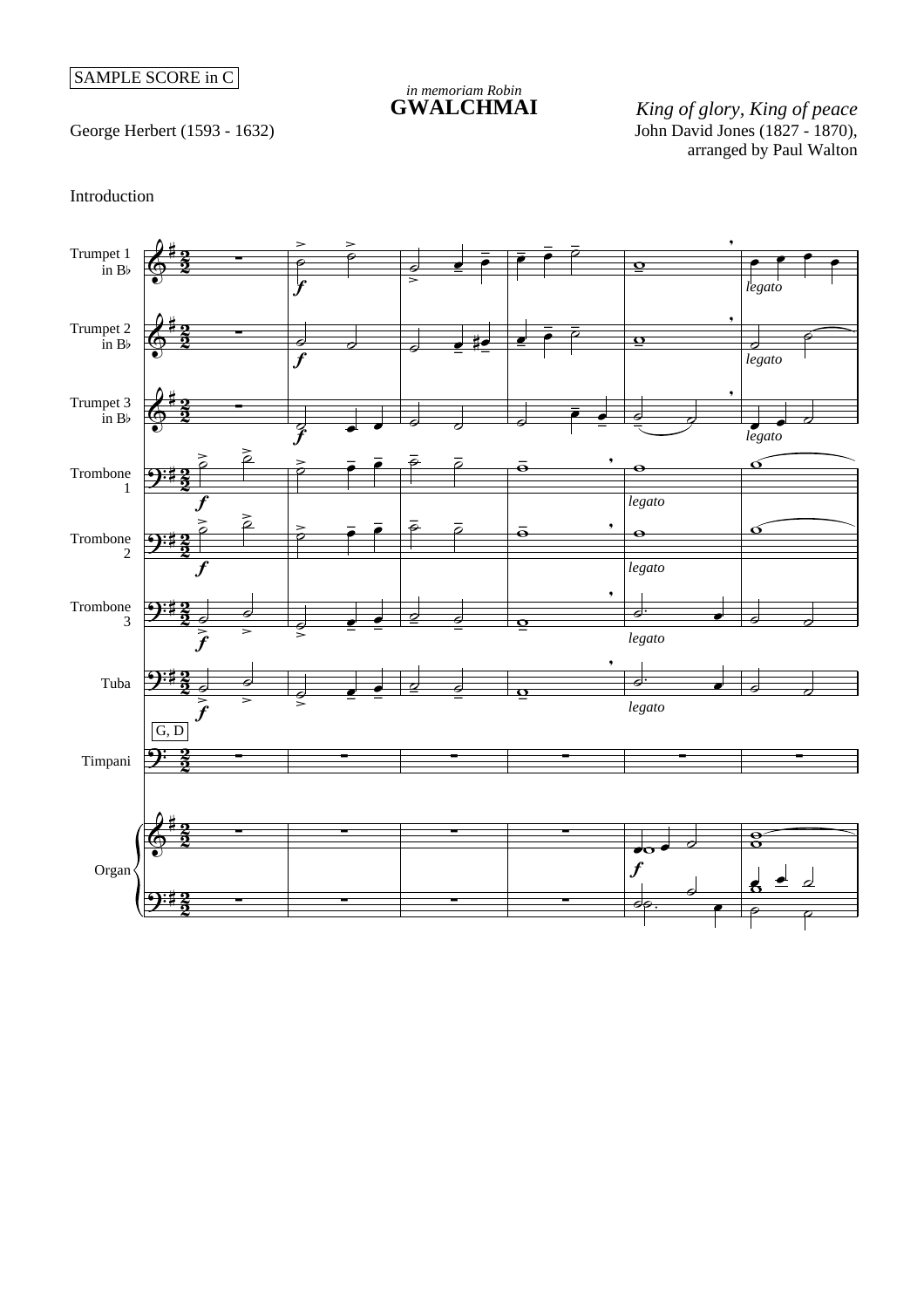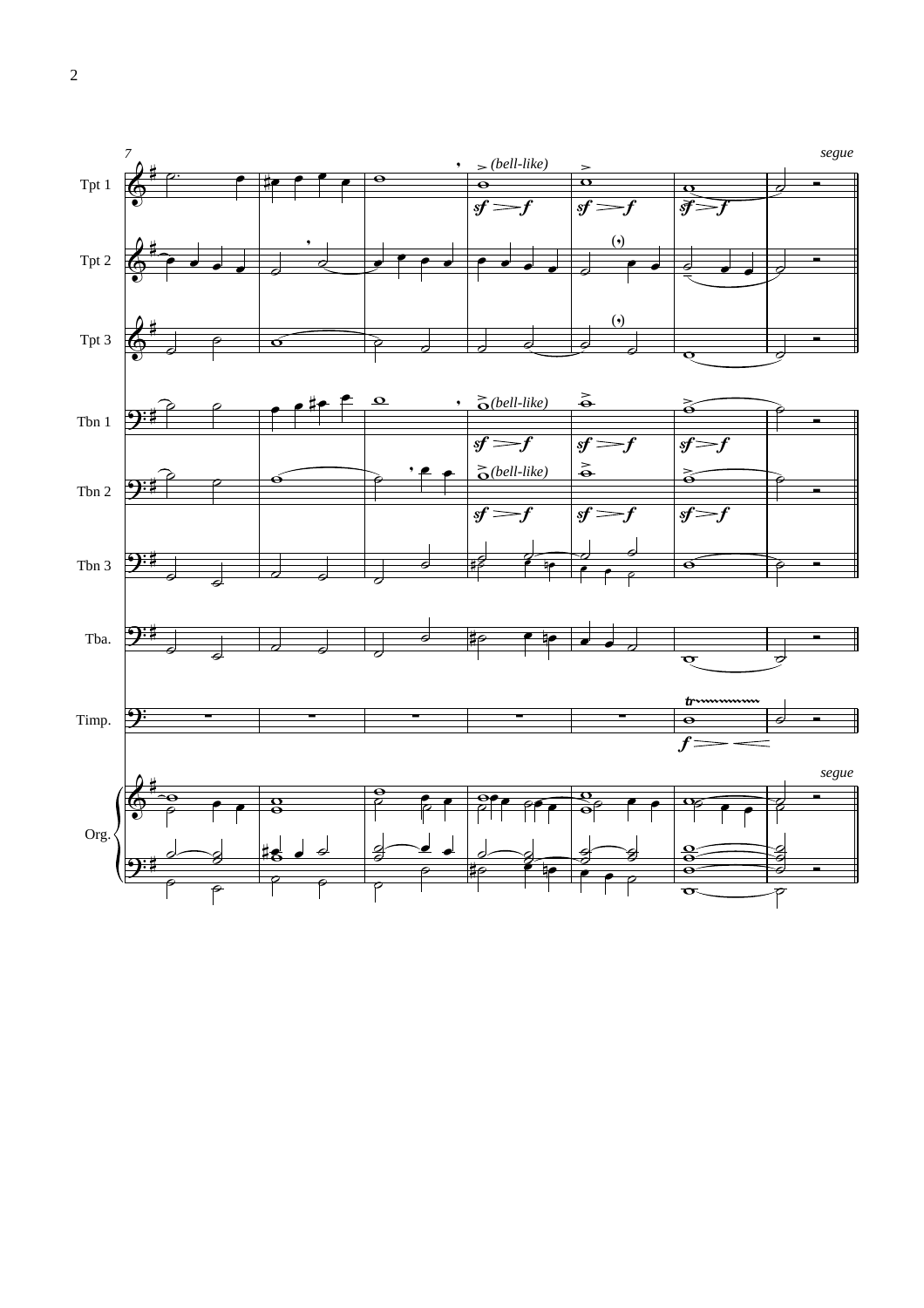

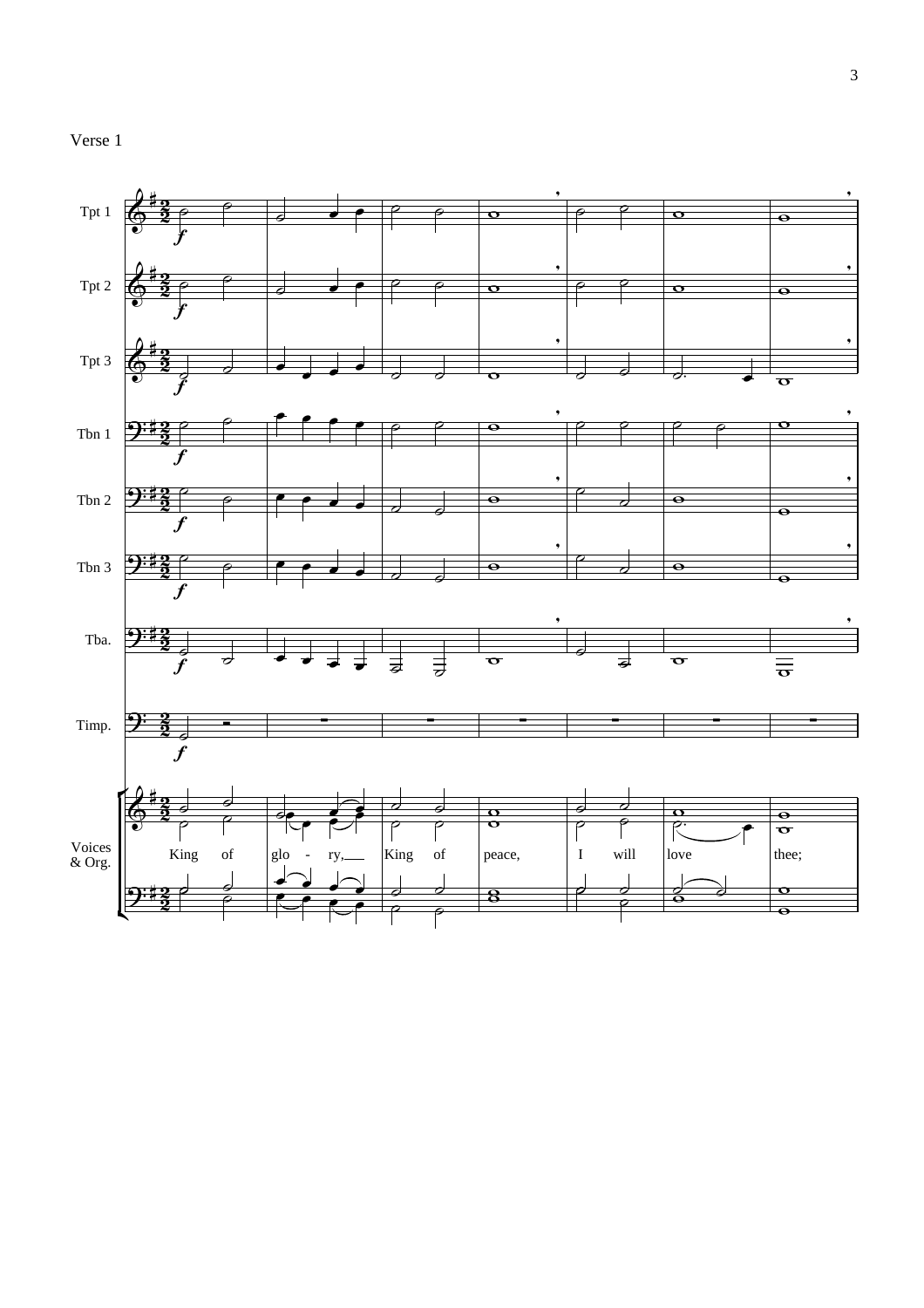



8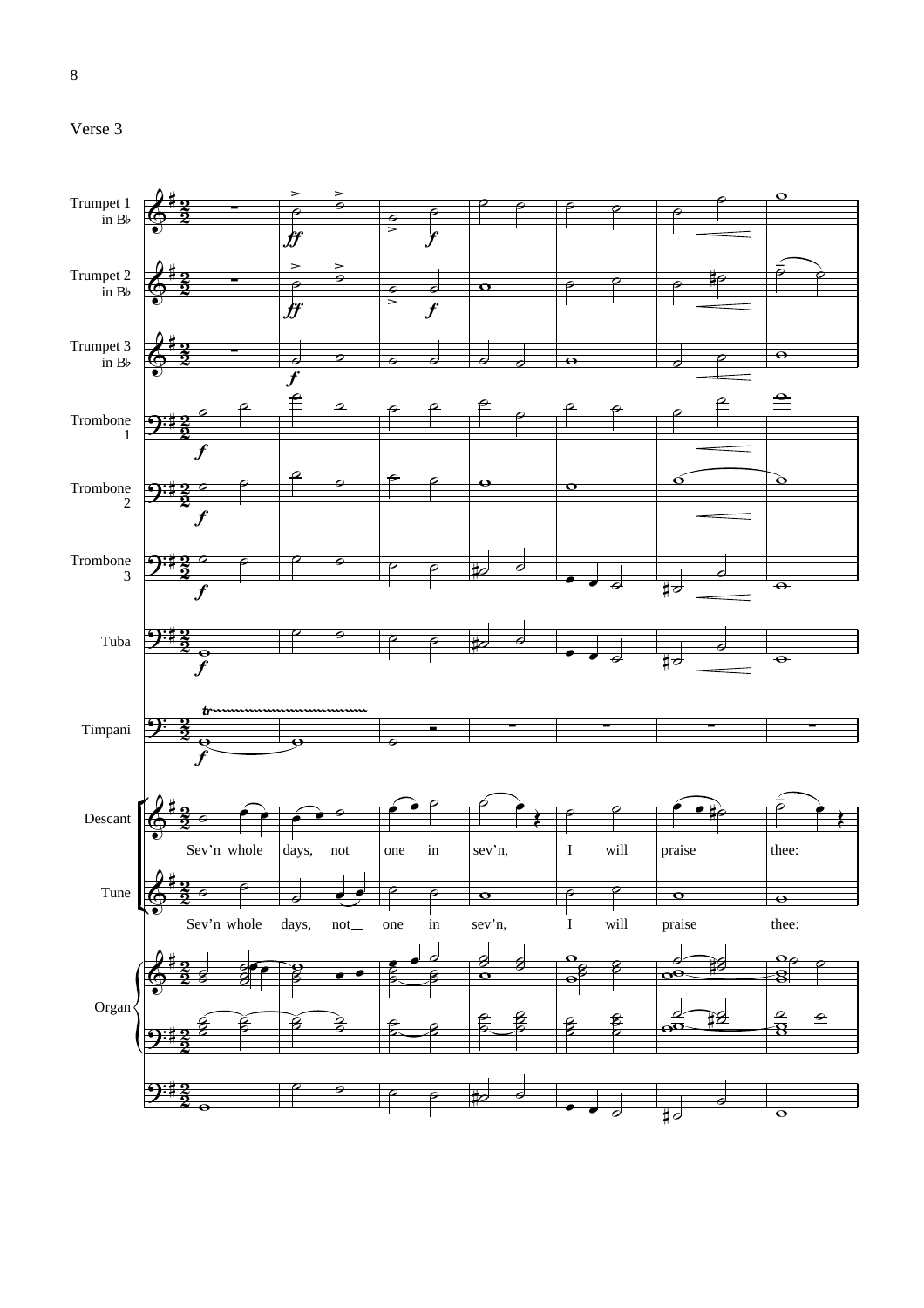